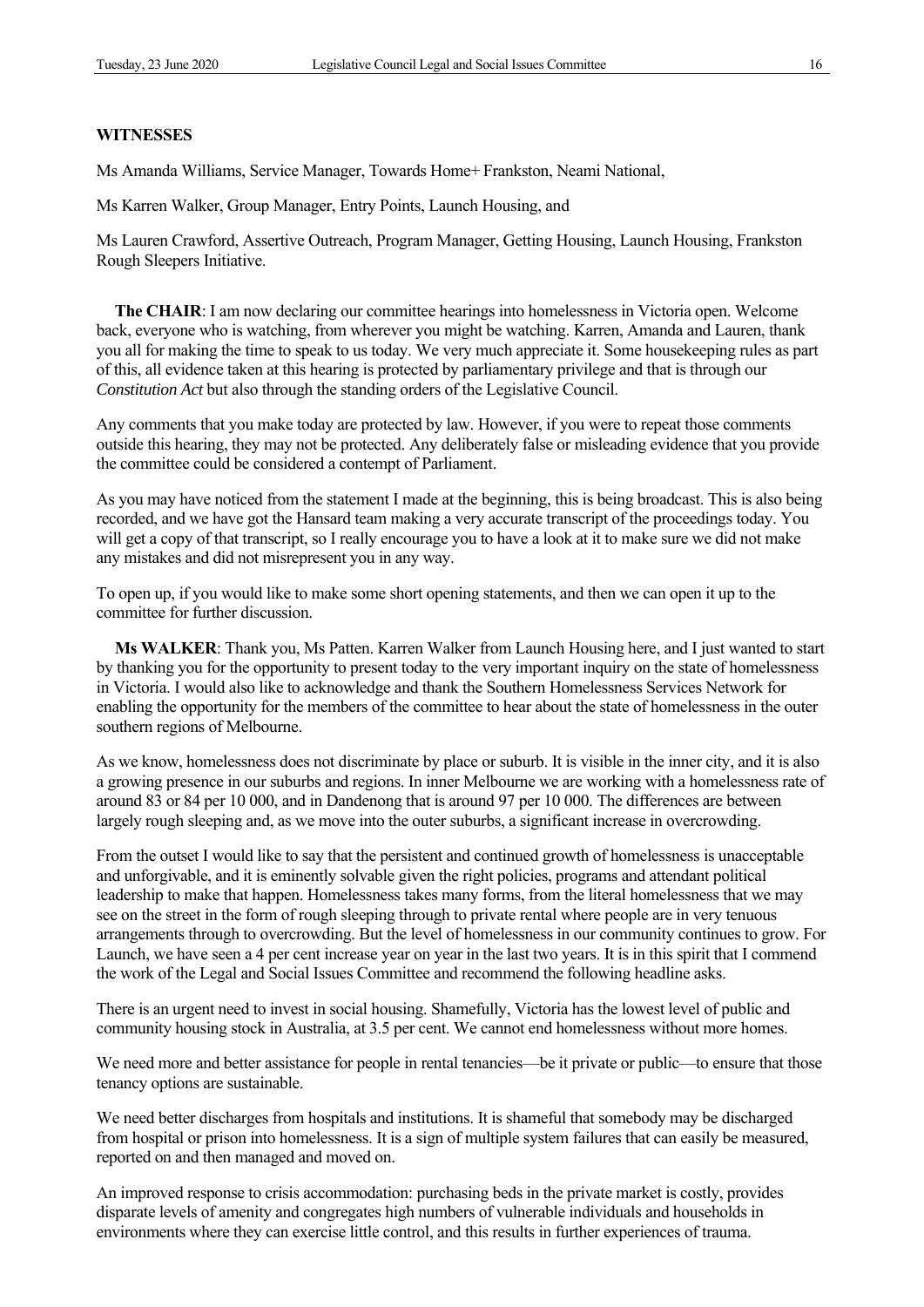Increase the supply of permanent supportive housing, such as we have in Elizabeth Street, the Common Ground model: services are insourced to residents, providing the ongoing support that they need to manage a safe tenancy in an environment where they have control over who comes and goes from their home. It is the correct economic and moral course to pursue, so let us do it.

Expand the provision of Housing First youth foyers: we do not want to see a new generation of young people moving into homelessness. Being able to link education and employment as a basis to a rich and productive life is what we owe to our next generation of young people.

As we recently discussed with the Royal Commission into Victoria's Mental Health System, homelessness is a reality for many who have experienced mental health and who, due to the psychosocial disability, have a higher risk of living in precarious housing and experiencing homelessness.

For some, fortunately, homelessness only occurs once and for a short period. For others, however, it is a persistent, chronic condition and a curse throughout someone's life. Irrespective of which aspect of homelessness we want to emphasise, its existence and persistence in our community is not an accident, it is not a quirk of fate, it is not bad choices or a sad fact of life. It has its roots in a flawed housing market and inadequate incomes. As a community we have been prioritising property price speculation as a means to private wealth for people owning more than one home ahead of the needs of our fellow citizens. We are stretching inequality further, and this will be a threat to social cohesion and a problem handballed to our future generations. The housing system crisis has been unfolding for 30 years, and we have an amazing opportunity to act now to reverse it. A continuing contributor to this has been the persistence of crushing poverty. The inadequacy of Newstart payments was the major factor contributing to Launch Housing's clients' difficulties in obtaining and maintaining housing. We implore the federal government to sustain the increased level of JobSeeker payments in order that households do not revert back to crushing levels of poverty and can find a foothold in the housing market.

Homelessness is also a failure of multiple systems: housing, justice, hospitals, mental health. There are more than 500 people, for example, being discharged from acute mental health care into rooming houses, motels and homeless situations every year in this state. It is unacceptable that somebody is discharged from hospital back to homelessness. Homelessness, as we know, is not only a serious housing issue; it is a serious health inequity issue. It is reflected in the overall level and pattern of morbidity, with many health issues being interconnected. At Launch we know that to end homelessness requires concerted and collaborative efforts, and that is why we are delighted in the outer south to partner with key services such as Neami, ReGen, Melbourne City Mission, Monash Health and Bolton Clarke nurses. There is also a key role for local government to play in these partnerships, and Launch is establishing strategic pathways for the delivery of a functional zero approach to ending rough sleeping in a number of local government areas through 2020 to 2022. We very much look forward to working with the councils in the south-east corridor to achieve a functional zero level of rough sleeping in these communities.

In the last census period the proportion of people sleeping rough in Frankston increased by 14 per cent. In the 2019–20 year to date, our assertive outreach team in Frankston has worked with 159 distinct individuals who have been rough sleeping, including in cars and in squats. In Dandenong we have worked with a further 161 people experiencing rough sleeping. The majority of people who our assertive outreach teams engage with have now been picked up by case management support, including with our partner Neami, and some of these have actually transitioned into some really affordable housing, including through our headleasing program, which targets placing rough sleepers in communities that they select rather than us selecting where the properties are and expecting them to move into those communities—some of which they have never visited before.

There is also a lack of crisis beds with support in dedicated facilities in the outer south. Many people who have sought assistance when in crisis have been turned away without being assisted; however, COVID-19 has changed that significantly. At the outset of the COVID-19 crisis, Launch took immediate steps to provide assistance to rough sleepers to ensure their safety and to reduce the risk of infection for people experiencing homelessness and ensure safety for the general public. Our mobile outreach teams, crisis centres and entry point services have remained open and continue to assist people experiencing homelessness and sleeping rough in Melbourne. Since mid-March, Launch has directly assisted over 1000 people into dedicated emergency accommodation in the form of hotels and motels. There are additional households who have been offered yet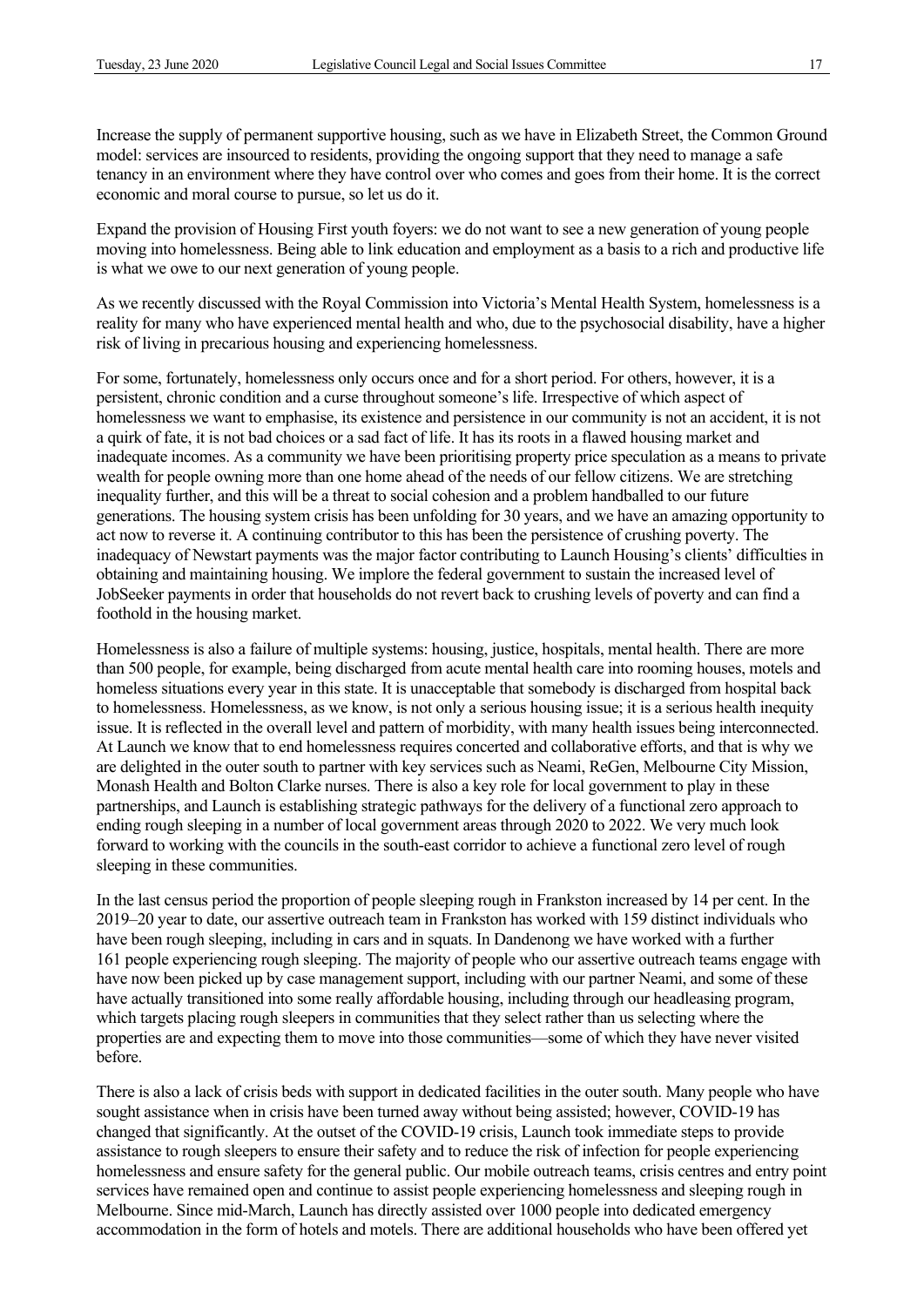declined stays in emergency accommodation as they have remained in overcrowded situations with family and friends. This is particularly prevalent in the asylum seeker and refugee communities.

Our COVID-19 response has been enabled by two very important factors: a downturn in the tourism and business travel industry has meant we have had access to motels which were previously unavailable to our rough sleeping cohort and the additional investment by the Department of Health and Human Services in brokerage, which has enabled us to place and sustain people in emergency accommodation for significantly longer periods of time than our usual funding limits would have allowed. Indeed after many, many years of working in this sector it is probably the first time I have witnessed our frontline services meeting demand, not just meeting the demand that we could afford to in our funding limitations.

This has significantly reduced the churn of human beings through homelessness and health systems for many people with high support requirements and histories of trauma. Seventy-two per cent of the people that we have assisted into emergency accommodation have been previously sleeping rough—in cars, in squats or in very tenuous accommodation. Fifty per cent have very high support needs that require major physical and/or mental health interventions. A further 40 per cent have medium vulnerabilities who can be assisted out of the homelessness service system with an adequate safety net and the ability to provide short, succinct support to stop their situation escalating. With the impacts of changes in the labour market and potential cuts to JobKeeper still unknown, we fully expect the number of households in this medium acuity cohort to rise.

The level of complexity and need is not new for us at Launch; however, the scale of people we are holding in accommodation is unprecedented. In some instances we are managing 30, 40, 50, even 100 people placed in motels in and around the city and in the south-eastern suburbs.

Solutions to homelessness are doable. We need to scale them up and hold the course. At its core, all the solutions rely on an increased investment in and supply of social and affordable housing. We strongly encourage the state government to stay the course and implement plans to provide ongoing housing for the many Victorians currently in short-stay emergency accommodation. We support calls for the Victorian government to fund an additional 3000 social housing properties and 3000 affordable housing properties every year for the next 10 years to just get us to the level of housing that we require.

There is an immediate opportunity to solve homelessness for the 1000 people currently in emergency accommodation. It is simply not acceptable that we return these people to the streets. Many of these people have long histories of homelessness and rough sleeping. Our practice experience says that their experience of rough sleeping will only continue if we cannot provide an option that is better than hotels, motels or private rooming houses. For some of the people that we are assisting now, this is their first respite from rough sleeping in years. It has been an ongoing ordeal, and the COVID pandemic has provided us with an opportunity to work with people to transition their lives.

There is an important role for government. People see government and the public service as the main agents responsible for solving homelessness. Most do not believe that governments are doing enough to address homelessness and want more done. There is therefore an opportunity for the committee to capitalise on this sentiment and provide clear recommendations to state government to consider and implement solutions to homelessness. Thank you very much for the opportunity to provide this overview. I will now hand to Amanda, who can speak of our partnership in Frankston.

**The CHAIR**: Just before you do start, Amanda, if I could just let you know just to be very conscious of time as we do not have a huge amount of time, and I think we would all like to ask some questions of all of you. Thank you.

**Ms WILLIAMS**: Sure. Thank you. I will make this quick. I am Amanda Williams. I am the Service Manager for Neami of the supportive housing team based in the Frankston municipality and the supportive housing team for the Dandenong modular units. I also thank you for allowing me to speak today on this very important issue—homelessness.

Our service commenced at the end of 2018 as part of that rough sleeper initiative, and Neami partnered with Launch Housing, Melbourne City Mission, Bolton Clarke and Uniting ReGen to form a multidisciplinary team. So this collaborative approach enables the multidisciplinary team the ability to offer tailored wraparound supports to respond to the complex needs of specific cohorts, including young people, people escaping family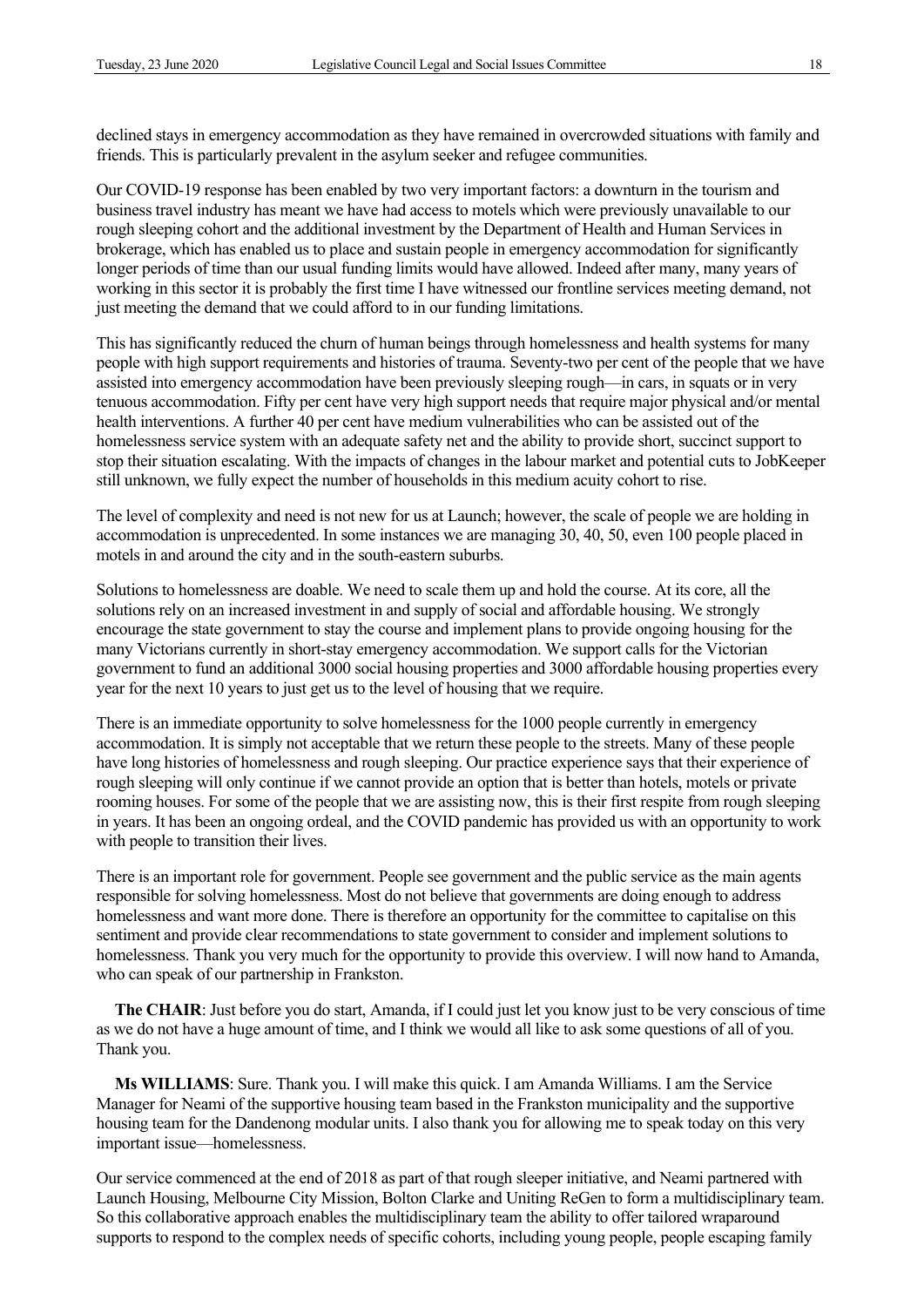violence, singles, people experiencing mental health conditions and people with alcohol or other drug issues. The supports that the team provide equip these people with the skills they need to sustain and maintain their housing and to address their issues to become healthy, well and connected members of the community.

Our team have a real focus on ending chronic homelessness, which does require a longer term, more intensive approach. We are working alongside people who have experienced great traumas and have the multiple complex needs and they do need longer ongoing support. The state government has made an enormous economic contribution to fund this rough sleeper initiative over a two-year period, and it has provided the sector an excellent opportunity to support a range of individuals experiencing chronic homelessness. Moving forward we do feel that to sustain and continue to achieve these great outcomes we would suggest a continuation of these programs for at least an additional three years and to include other areas of great need, including the Mornington Peninsula.

We have also found there are limited options to establish long-term sustainable, affordable housing pathways which would result out of homelessness for these people, and we really do encourage the state government to provide these programs with dedicated housing. Housing with supports can end homelessness.

Thank you. We will throw to Lauren if you have anything to add.

**Ms CRAWFORD**: Karren and Amanda, thank you. Thanks to everyone for giving me an opportunity to speak. I am here to I guess more field the questions in terms of what you need to ask us in terms of programs and I guess the light and shade questions that you need to ask. I do not have anything more to add in terms of what Karren and Amanda have said, so please feel free to start with the questions because we have got a lot to share.

**The CHAIR**: Great. Thank you. Fantastic. Given the time we have got left we will go around all of the committee, but just given the time we have got left, I will put myself last just to see how we go, and I will invite Deputy Chair Tien Kieu to start first.

**Dr KIEU**: Thank you, Chair, and thank you all for your very important work for homelessness. Conscious of time, I will just ask you a question. A lot of people you are dealing with who are sleeping rough are the people who have been discharged from the hospital. Understanding hospital beds are limited and very expensive per bed because they require a lot of support around a bed, but discharging people into an unknown and no housing situation like that, is there anything we can do like an intermediate step or maybe some other support, otherwise that would be still a problem? How can we deal with that in the shorter term?

**Ms CRAWFORD**: Yes, I can answer that. I can kick off, if you like. I think there is a real need for more crisis accom. facilities in the outer south region. So, as you have said, a lot of people are discharged directly into street-based homelessness because there simply are not enough beds in the hospital, and a lot of our clients, it is not safe for them to go to the options that we do have available. So an example of that would be rooming houses, where they are very expensive and it is very unsafe for our clients to be there, so they do get discharged to homelessness. I think we need to advocate for more crisis facilities in the outer south, and that would be an option that would be similar to what happens in the inner city. They go directly from hospital admissions and then go into crisis accommodation, so I think that is what needs to happen in the outer south—more crisis facilities.

**Ms WILLIAMS**: I agree with that. And it also enables a team of people to offer the ongoing supports, which will reduce that cost of people returning back to the emergency rooms and back into hospital for repeated turnarounds. So getting into crisis accom. with supports and then having a pathway into affordable, sustainable social housing would reduce that enormous cost year in, year out.

## **Ms CRAWFORD**: Yes, I agree.

**Ms LOVELL**: Obviously the big issue is physical housing and we need more, and we hear that message so much about the numbers of houses that are needed over the next 10 years. But apart from the physical housing, what other barriers do you have that need to be broken down in order for us to assist these people in their transition out of homelessness?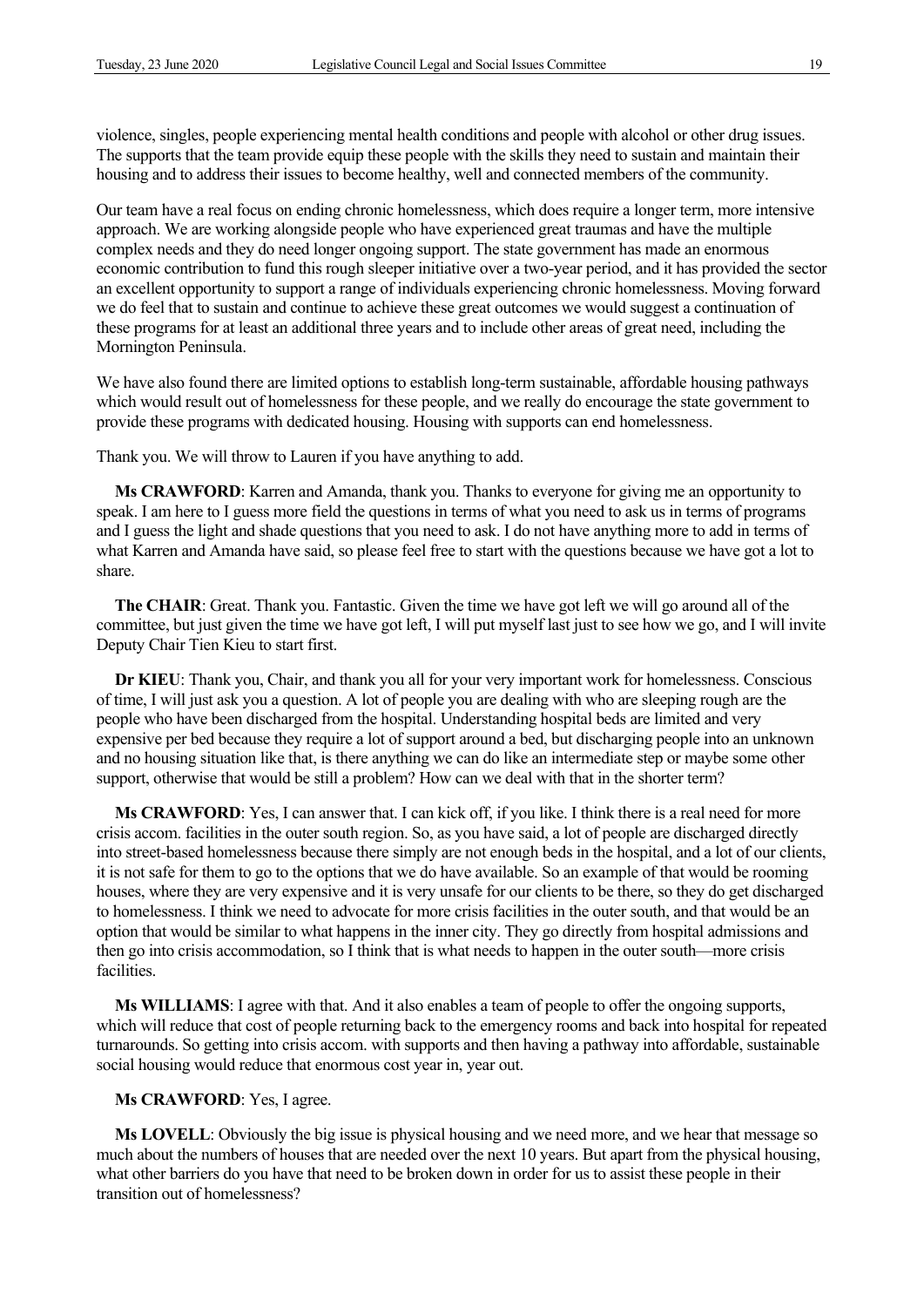**Ms WALKER**: I will kick off: with adding tenacious, ongoing, durable support. The idea that we have support programs that are funded for up to 12 weeks when we are trying to work with people whose trauma has been acquired over a lifetime is just insufficient. We need long-term and durable, tenacious support that assists people to obtain the skills required to manage the tenancy over time.

**Ms CRAWFORD**: I can add to that, Karren, just an example to demonstrate how important it is to have the support attached to the person who needs that wraparound service. With the programs that we have now, the multidisciplinary programs, it is really special to watch how the team works with each client. I have seen an example in these programs where we have been working with a long-term rough sleeper who has been entrenched in homelessness for up to 15 years, and now fast-forward a year later he is actually living in long-term housing, has re-entered the workforce and is part of the community. To see where he started and where he is now, that is because we were able to pick him up in wraparound supports, including our mental health and drug and alcohol and all those sorts of things. We grabbed onto him, and we have seen him the whole way through. So the program allows us to stick with someone for the whole journey, which is really special.

**Ms WILLIAMS**: I will add that we need the ongoing supports as well, because what we can do for people who have great outcomes like Lauren has mentioned is that the continuation of programs like supportive housing teams will also enable us to rapidly intervene if this person does fall into the risk of becoming homeless again. Quite often those supports can then be rapid and quick and wraparound, but without that ongoing we may find that these people will then fall back into homelessness. So that continuation of service does need to be there.

## **Ms WALKER**: Absolutely.

**Ms LOVELL**: That is great. And the 12-week episode of support has been something that has frustrated me for a long time, and we know that we need to break that down, because people obviously need tailored support. But also we have some really innovative thinkers in the homelessness space. We have some people who are just locked into doing the same thing over and over again, and we all know when doing something just because we did before, if it is not producing outcomes it is never going to produce outcomes. Would you support a retendering of homeless services in order to get the best thinking, best programs in place, and not necessarily cut people out but to make them think differently about how they can collaborate with other services and how we can get a more holistic result?

**Ms WALKER**: I think the rough sleeper initiative that we are talking about today is a good example. A great deal of evaluation has been done over many, many years of many, many programs. We have a solid body of evidence that shows what works and what has probably gone past its use-by date. On the back of the outcomes of those evaluations and understanding that collaborative responses work better than single responses, we would be supportive of anything that better knits together the suite of responses that are required and that calls upon the evidence base that has been so well collected over time.

**Ms VAGHELA**: Thanks, Karren, Lauren and Amanda, for your time today. Karren, I liked one sentence where you said the homelessness problem is solvable. I guess that is what we all want to do and that is why we are here trying to explore the options available going forward. Karren, if you were, say, a minister for housing, what are the three things you would do to solve this problem?

**Ms WALKER**: That is a very tricky question. Certainly we need to look at ways that we can lever both from our federal government partner but also from private industry. There is probably never going to be enough money swirling around the budgets of the state government to actually address the issue, so we need to find our partners and lever better off them. We do need to ensure that our prioritisation and allocation mechanisms ensure that those who are in highest acuity and least able to transition into the private market are the first housed through our social housing enterprises. And third, have the courage to invest. Getting and keeping people housed enables great cost savings in a range of other areas. We would reduce emergency department presentations. We would reduce ambulance use. There would be a reduction in the cost of police and corrections. So it is potentially a cost shifting and therefore a cost saving.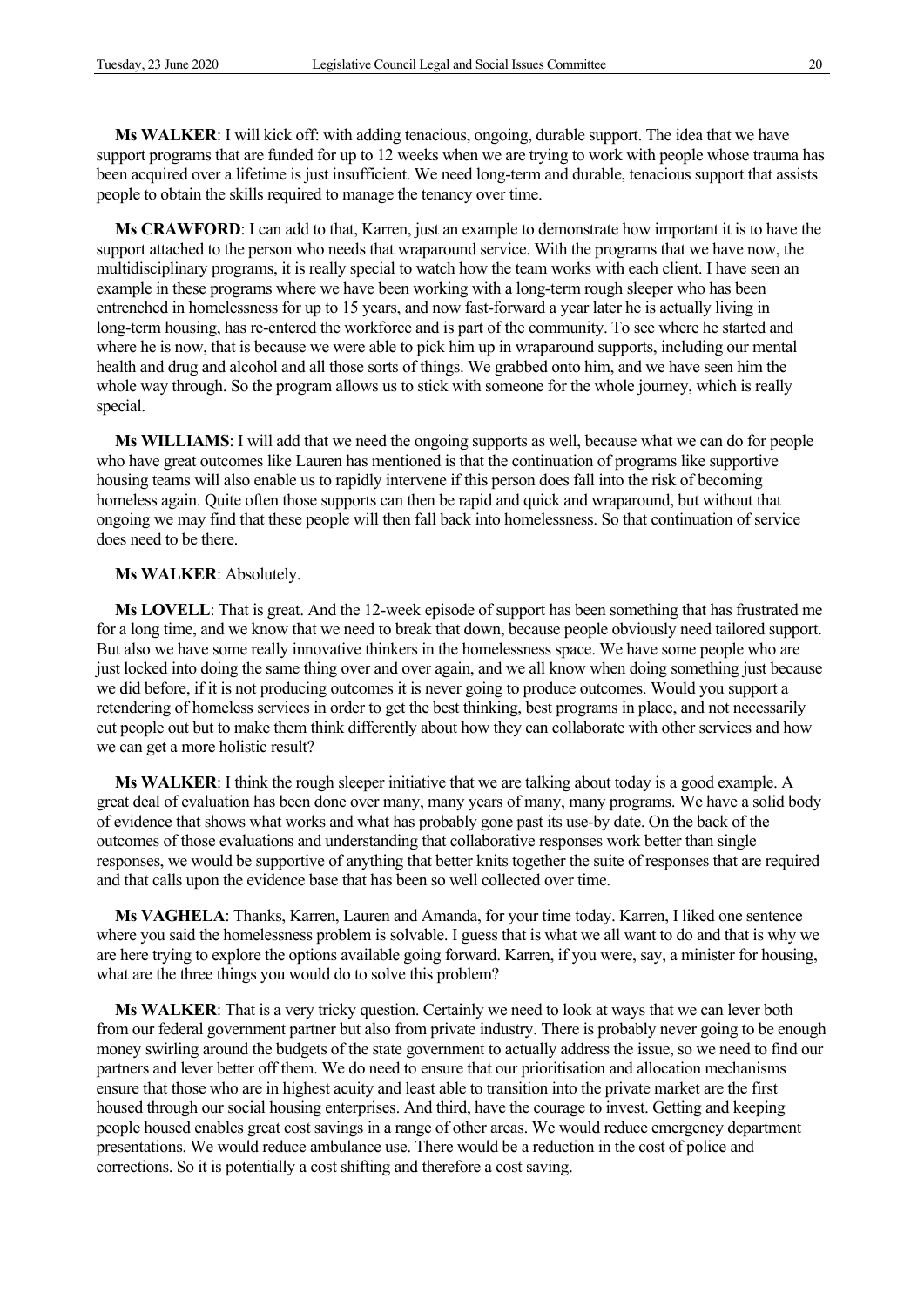**Ms VAGHELA**: Just a quick one: you also mentioned about homeless people being discharged from the hospital and prison sittings. Do we have a percentage of what sort of people are being discharged into homelessness from hospital and prison settings?

**Ms WALKER**: I do not have the figures available right in front of me, but certainly some research that Launch undertook two years ago showed that there were 500 absolute discharges from hospital into homelessness in one calendar year.

**Ms VAGHELA**: Okay. If we had the percentage, we would know whether that is where the big cohort is coming from, but thank you for your time today.

**Mr BARTON**: Thank you, ladies. I am just a little bit curious. It is only some questions that people have put to me. The public are not necessarily aware that we are helping rough sleepers move into hotels and all that sort of stuff. What are the guidelines and conditions and support services around that? We clearly know there is no housing for them once they are coming out of there, so this is going to be the big challenge. Can you just sort of tell us about exactly what is happening, particularly down in the south-east, down there, in terms of people going into hotels and things like that?

**Ms WALKER**: As part of the COVID-19 response in particular?

**Mr BARTON**: Yes.

**Ms WALKER**: Certainly the Department of Health and Human Services have been flexible and swift in enabling a significant increase in brokerage funding so that we can sustain people in motels. At this stage that is guaranteed until the end of July, so we are unsure what happens beyond that. The department has also activated local area service networks, which is a network of homelessness agencies in each geography, and have provided some resourcing to ensure that all of the resources of the homelessness service system in each geographic area are now targeted to responding to people who are in emergency accommodation as a result of the COVID response. Unfortunately the capacity in the system is probably inadequate to meet the number of people who are in hotels at the moment, but we understand that the department is working hard to try and get enough evidence to capture the attention of Treasury I anticipate, or the minister, so that we can look at different elements of trying to respond. We have seen an increase in dollars and we have seen a reorientation of the entire homelessness service system towards a response to those in emergency accommodation, and we would certainly like to think that back at 50 Lonsdale Street there are lots of conversations underway to think about what some of the transition steps might be so that come the end of July we are not faced with a churn back out of the motels, and this would be as true in Dandenong and Frankston as it is in the inner city.

**Ms WALKER**: Just to add to that, on the ground we have teams visiting these motels every day to meet with the clients that we have popped in there. So we are going out every single day to meet with the people who are staying in motels, to do different sorts of assessments [Zoom dropout]

**Mr BARTON**: Giving them that support, yes.

**Ms CRAWFORD**: Yes.

**Mr BARTON**: Do you know just roughly the numbers you got down there in hotels at the moment?

**Ms CRAWFORD**: Karren, you have got the numbers from this morning, I think.

**Mr BARTON**: What was that?

**Ms WALKER**: At the moment we have 64 people out of our Dandenong service in emergency accommodation and similar numbers again in Frankston.

**Mr BARTON**: Wow. Thank you.

**Mr TARLAMIS**: Following up on the questioning by Rod, you mentioned that the current pandemic has provided some opportunities for you to engage with rough sleepers and people that you have not before and you have dealt with some that have been getting some assistance for the first time. I guess the question is: what is the risk of all that good work being undone if there is nothing at the other end of this? You spoke about in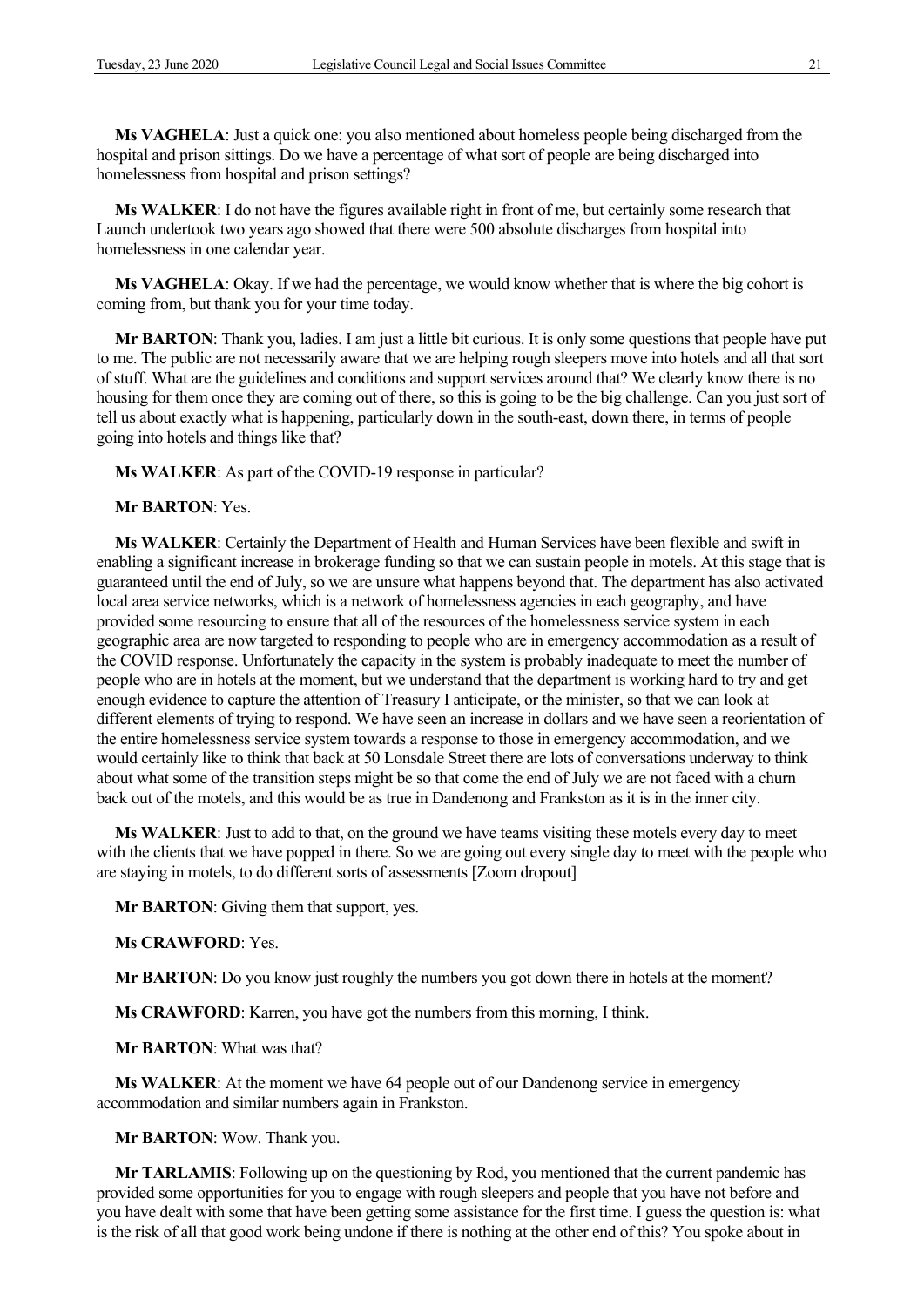July when this the current situation ends? Paint a picture for us, if you can, about what happens post that to that work in terms of those clients that you are working with.

**Ms WALKER**: The picture could be very bleak. Certainly we are doing some work internally and with our partners to try and quantify the number of people we will be able to sustain in emergency accommodation if we are required to return to our business-as-usual funding envelope. We are certainly looking at different levels of acuity to ensure that those most acute and most vulnerable we are wrapping a service response around, and we will bend over backwards to ensure that the streets are the last place that they transition to. The sad reality is if we are required to go back to business as usual, a number of people will probably transition into high-cost, lowquality private boarding houses and rooming houses. We will also see people moving back onto the foreshore, particularly in the Frankston-Mornington Peninsula area.

It is not a happy picture. We will also see families remaining in very overcrowded situations, and that comes with a whole lot of other impacts on childhood development and the ability to obtain employment and to transition out of poverty.

**Ms CRAWFORD**: Just add to that as well, the people that we are working with are really scared. It is the first time they have actually been able to go to sleep in a warm bed and lock their door in a long time. Everyone is feeling really scared about the uncertainty of what is going to happen next, and we cannot tell them what is going to happen next.

**Ms WILLIAMS**: Neami are also working really closely with Launch and receiving a lot of referrals to also offer the ongoing work that the supportive housing team do, so all of that work where we are wrapping services around them to help with mental health, help with their alcohol or other drugs and ongoing supports—we are also afraid that all of that is going to fall apart. We will continue to wrap these supports around people, but we would prefer not to be wrapping these supports around people in rooming houses and on the foreshore, and that is what will happen if we do not have some alternatives post July.

**Mr TARLAMIS**: That is right, and I know a lot of the clients would be dealing with complex needs and multiple needs. Sometimes the first step is actually trusting and opening up and accessing these services, and now they have had that opportunity, having that kind of fall away—and I know the amazing work that you do as best you can with the resources that you have, but those are finite, so I appreciate that.

**Ms WILLIAMS**: Thank you, and some of the findings that we have had, now that we have been working since 2018, is that with a lot of the cohort it can take a really long time to establish that trust, well over 12 months. And even now we are building relationships with people who have been thrown around a complex sector and we are really now building those robust relationships and trust, and right now to put people back into the street—once again they are going to be retraumatized.

**Mr TARLAMIS**: Just finally, have you seen an increase in numbers in rough sleeping or homelessness directly in this period around coronavirus, or is it too early to tell?

**Ms WILLIAMS**: I do not know, Karren, if you can agree. What we have noticed down in Frankston is a lot of people moving from other areas. So we are finding people that have not been from the Frankston region, and I think the sort of outreach teams could attest to that—not necessarily an increase but yes, there has certainly been a lot of movement of people, and we are finding them coming further down the train line.

**Ms WALKER**: One of the things that we observe is, because our service offer is now different, we are actually able to say, 'We can sustain you in a motel for a medium term', which is not what our service offer was previously, we certainly have had an increase in demand. The other thing that there has been a small increase in is people who are falling out of share houses and other arrangements because they have lost their job, particularly in hospitality and tourism. I will not overstate it. It is not a huge number, but it is certainly a cohort that we traditionally would not have seen at our services.

**Mr TARLAMIS**: Thanks for the amazing work that you do.

**The CHAIR**: We have got a little bit of time left. We have all been, I suppose, struck by the fact that we are doing this homelessness inquiry during this time of COVID, and while that has meant that some of our opportunities for having public hearings have been limited, as you were saying, Karren, it is the first time that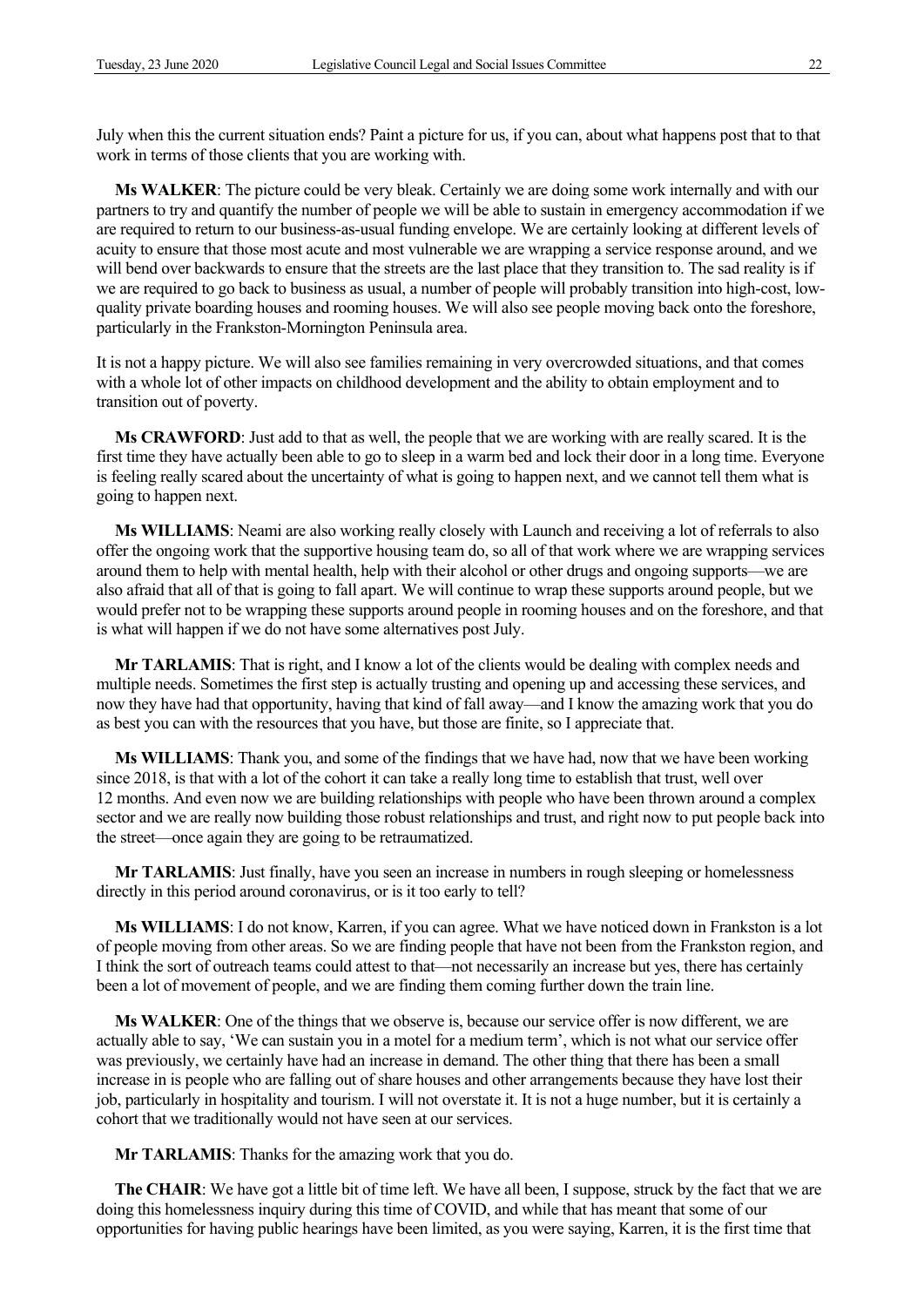we as a state are probably meeting demand, which is something that when we started this inquiry we never thought anyone at any time would ever say. It is quite an extraordinary statement. If we could play out the scenario that the funding remains as it is today and there is a commitment for that for 12 months, for example, what does that look like for the clients that you have been able to help? What are the opportunities for you in that if we were to keep this funding as it stands?

**Ms WALKER**: I will just start by giving you some structural stuff. In the first instance what it means is that we can continue to provide higher levels of wraparound in-reach services. So in hotels where we have high volumes of people we can actually offer quasi crisis supported accommodation. We can have health facilities in there, AOD services, mental health services, drug and healthcare services, a whole range of leisure activities as well. That actually has the potential to improve people's lives no end. I reflect on conversations I have had with a couple of members of VicPol who have observed that people that they have seen on the streets for many, many years are now unrecognisable because of the mere fact that they can have a decent night's sleep, have somewhere to shower and have access to clean clothes and to be perhaps secure in their environment. That level of transformation in individuals we are seeing now will just be triplefold, quadruplefold.

**Ms CRAWFORD**: This is a once-in-a-lifetime opportunity to change people's lives, and what we have found with people in motels is because we are providing services at each motel, as Karren said, the amount of change that we are seeing in our clients is just unbelievable. I have never seen anything like it.

**The CHAIR**: Amanda, do you want to add to that?

**Ms WILLIAMS**: Yes. I think moving forward, like Karren said, it does give us more time to continue with those wraparound supports and to really get to the individual's needs. So to have that tailored support and knowing what that is and to then work on some real sustainable pathways out of the motels. That is really important. We do not want to rush to put people into substandard accommodation options, and that is what would happen if we needed to look at July outcomes.

**The CHAIR**: Could I just ask one quick final question? On looking at that, we know that the cost of providing services to someone who is rough sleeping—it is expensive, to be crude about it. So are you finding that in the current circumstances you actually are able to provide services at a greater scale and probably at a better budget?

**Ms WALKER**: Yes. The economies of scale that we have before us now by being able to provide services to 20, 30, 40, 50, 60 people at once rather than having to go around multiple different private rooming houses or trying to uncover people in parks and gardens—yes, the economies of scale are real and significant.

**The CHAIR**: Well, that is kind of a positive note to—sorry, Tien, go ahead.

**Dr KIEU**: May I just add to that? It sounds expensive, but the rooming house and other emergency or crisis accommodation is not cheaper, and also there is a cost-saving component—of people who have a better future, a better outcome, rather than back to prison, back to hospital, back to the streets. It may be an up-front investment but a better saving in the longer term. That may be the case. That is a comment.

**Ms LOVELL**: Can I just ask a quick question, Fiona?

**The CHAIR**: Yes, of course, Wendy.

**Ms LOVELL**: Hearing the great outcomes and we are seeing vast differences in people because they have had medium-term accommodation in an hotel, but how does a hotel actually differ to a rooming house? Why are we seeing great outcomes in these people that we are putting in hotels when we see really negative outcomes for people we put in rooming houses?

**The CHAIR**: Great question.

**Ms WALKER**: This comes down to amenity, and as I said in my introductory comments, we have had access to hotels and motels that we have never worked with before. So the level of amenity that we are able to offer is significantly enhanced from anything that we have had access to in the past. And because the hotel businesses need to stay in business, they have been giving us some extraordinary deals in being able to access these environments. Because there is a high level of professional services in these environments as well as